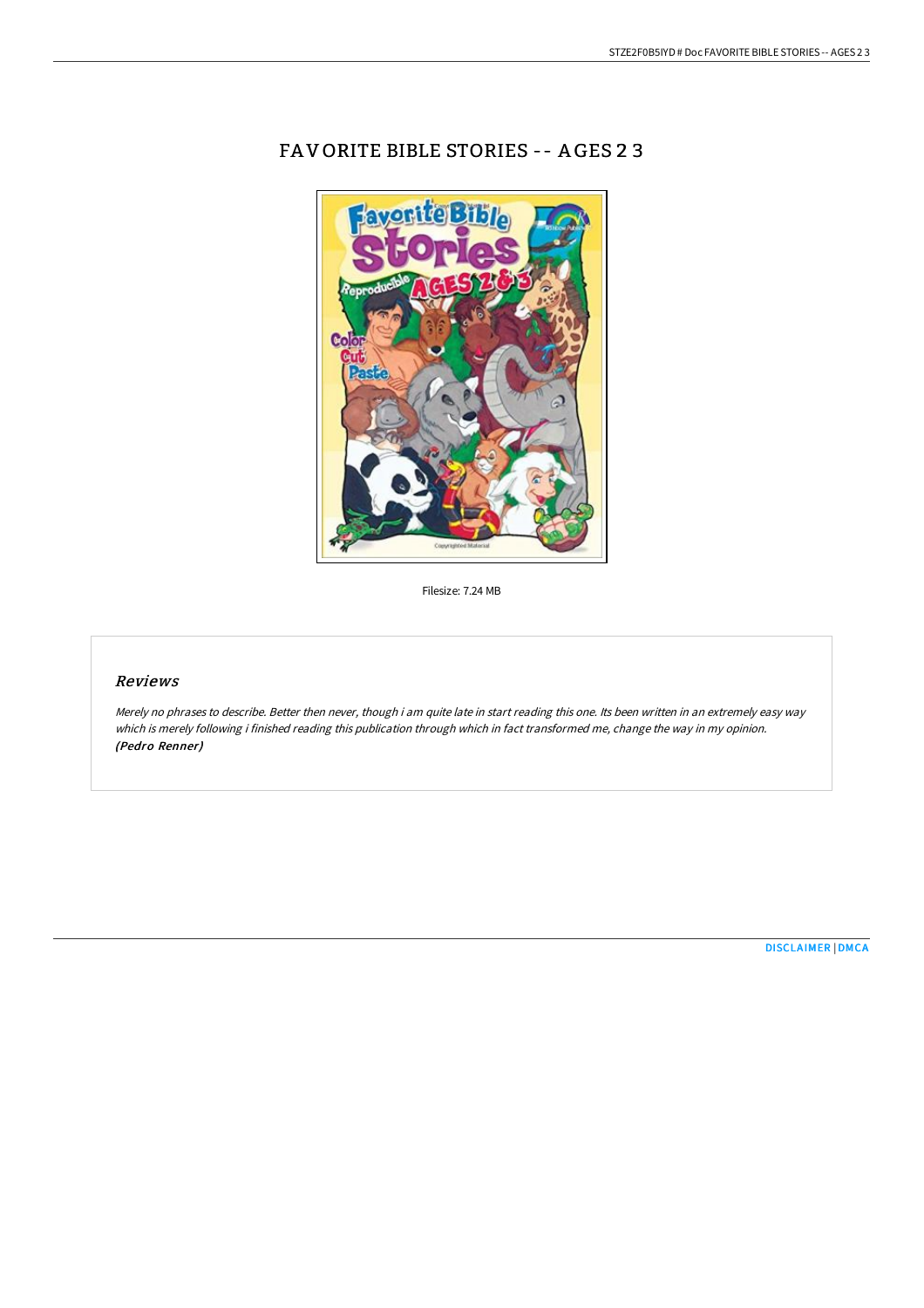# FAVORITE BIBLE STORIES -- AGES 2 3



Rainbow Publishers. Paperback. Book Condition: New. Paperback. 96 pages. Dimensions: 10.9in. x 8.5in. x 0.2in.Weve made our Favorite Bible Stories even better with 50 more lessons in each book, plus dynamic new covers that beg to be opened. Completely re-illustrated, this classic series is sure to meet the needs of busy teachers. Each page is a complete lesson with Bible teaching, verse reference and teacher instructions. Crafts and creative activities attract kids to Jesus and bring home the lesson. Make this series your favorite today!MarketAudience Sunday School TeachersFeatures and Benefits Reproducible Bible-teaching lessons ntended Uses: Sunday school, Christian school, home school, VBS, Bible clubs Reproducible, perforated pages Full-size (8. 375 x 10. 875); 96 pages each This item ships from multiple locations. Your book may arrive from Roseburg,OR, La Vergne,TN. Paperback.

 $\begin{array}{c} \hline \end{array}$ Read [FAVORITE](http://techno-pub.tech/favorite-bible-stories-ages-2-3.html) BIBLE STORIES -- AGES 2 3 Online E [Download](http://techno-pub.tech/favorite-bible-stories-ages-2-3.html) PDF FAVORITE BIBLE STORIES -- AGES 2 3